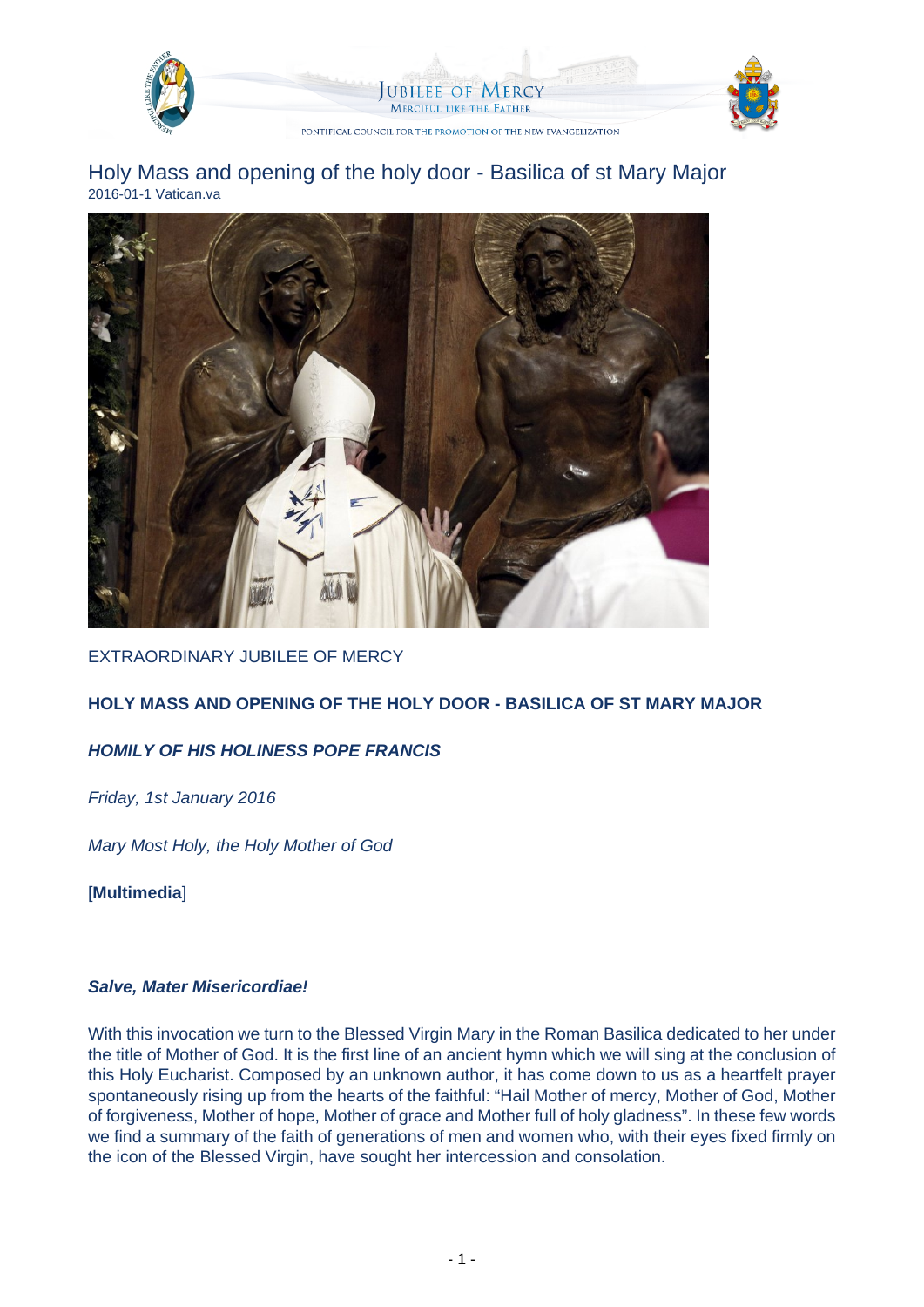It is most fitting that on this day we invoke the Blessed Virgin Mary above all as Mother of mercy. The door we have opened is, in fact, a Door of Mercy. Those who cross its threshold are called to enter into the merciful love of the Father with complete trust and freedom from fear; they can leave this Basilica knowing – truly knowing – that Mary is ever at their side. She is the Mother of mercy, because she bore in her womb the very Face of divine mercy, Jesus, Emmanuel, the Expectation of the nations, the "Prince of Peace" (Is 9:5). The Son of God, made incarnate for our salvation, has given us his Mother, who joins us on our pilgrimage through this life, so that we may never be left alone, especially at times of trouble and uncertainty.

Mary is the Mother of God, she is the Mother of God who forgives, who bestows forgiveness, and so we can rightly call her Mother of forgiveness. This word – "forgiveness" – so misunderstood in today's world, points to the new and original fruit of Christian faith. A person unable to forgive has not yet known the fullness of love. Only one who truly loves is able to forgive and forget. At the foot of the Cross, Mary sees her Son offer himself totally, showing us what it means to love as God loves. At that moment she heard Jesus utter words which probably reflected what he had learned from her as a child: "Father, forgive them; for they do not know what they are doing" (Lk 23:24). At that moment, Mary became for all of us the Mother of forgiveness. Following Jesus' example and by his grace, she herself could forgive those who killed her innocent Son.

For us, Mary is an icon of how the Church must offer forgiveness to those who seek it. The Mother of forgiveness teaches the Church that the forgiveness granted on Golgotha knows no limits. Neither the law with its quibbles, nor the wisdom of this world with its distinctions, can hold it back. The Church's forgiveness must be every bit as broad as that offered by Jesus on the Cross and by Mary at his feet. There is no other way. It is for this purpose that the Holy Spirit made the Apostles the effective ministers of forgiveness, so what was obtained by the death of Jesus may reach all men and women in every age (cf. Jn 20:19-23).

The Marian hymn continues: "Mother of hope and Mother of grace, Mother of holy gladness". Hope, grace and holy gladness are all sisters: they are the gift of Christ; indeed, they are so many names written on his body. The gift that Mary bestows in offering us Jesus is the forgiveness which renews life, enables us once more to do God's will and fills us with true happiness. This grace frees the heart to look to the future with the joy born of hope. This is the teaching of the Psalm: "Create in me a clean heart, O God, and put a new and right spirit within me. […] Restore to me the joy of your salvation" (51:10,12). The power of forgiveness is the true antidote to the sadness caused by resentment and vengeance. Forgiveness leads to joy and serenity because it frees the heart from thoughts of death, whereas resentment and vengeance trouble the mind and wound the heart, robbing it of rest and peace. What horrible things are resentment and vengeance.

Let us, then, pass through the Holy Door of Mercy knowing that at our side is the Blessed Virgin Mary, the Holy Mother of God, who intercedes for us. Let us allow her to lead us to the rediscovery of the beauty of an encounter with her Son Jesus. Let us open wide the doors of our heart to the joy of forgiveness, conscious that we have been given new confidence and hope, and thus make our daily lives a humble instrument of God's love.